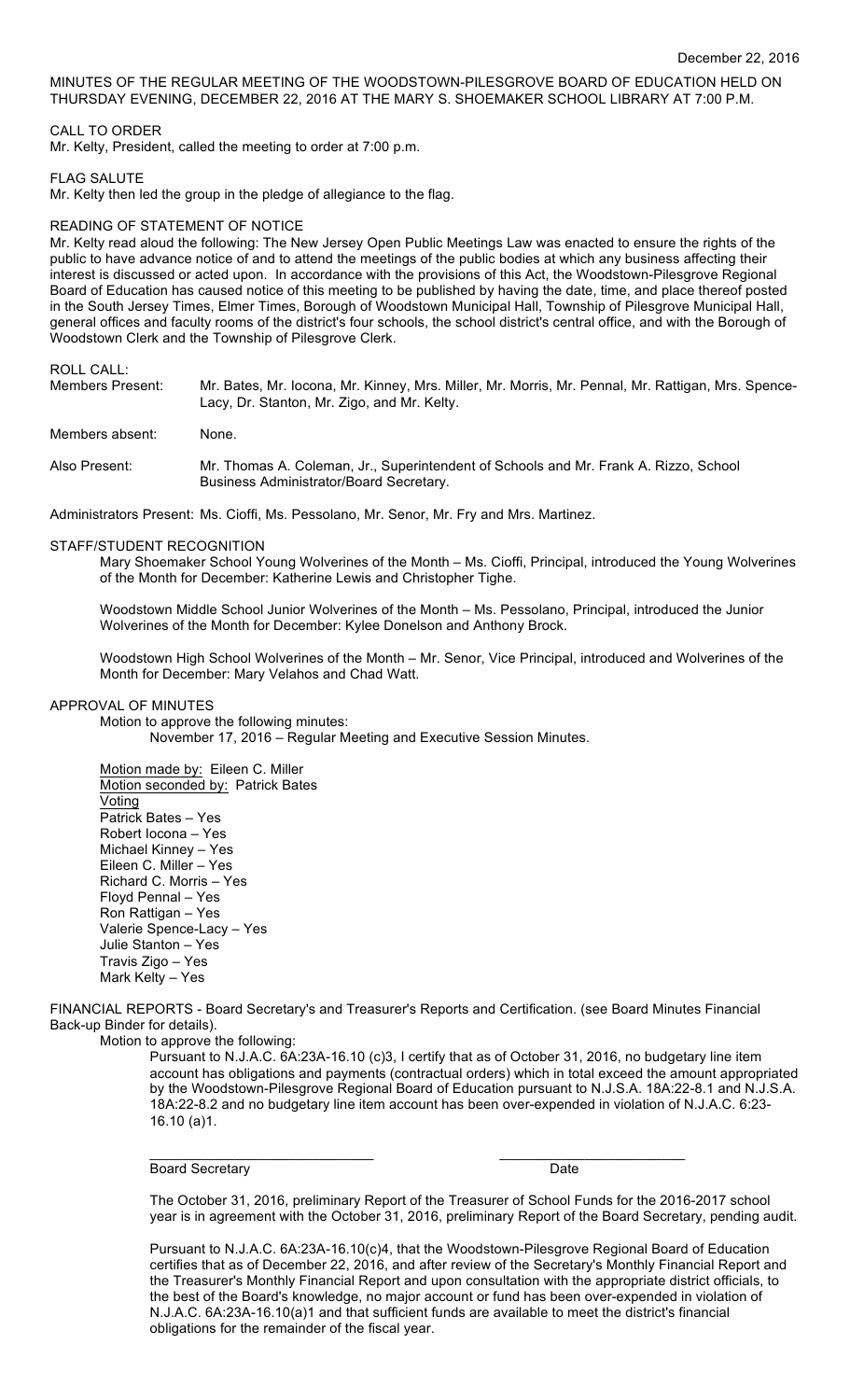Motion made by: Eileen C. Miller Motion seconded by: Robert locona Voting Patrick Bates – Yes Robert Iocona – Yes Michael Kinney – Yes Eileen C. Miller – Yes Richard C. Morris – Yes Floyd Pennal – Yes Ron Rattigan – Yes Valerie Spence-Lacy – Yes Julie Stanton – Yes Travis Zigo – Yes Mark Kelty – Yes

#### Bill List.

Motion to approve EFT's for October 2016, additional hand check payments for October 2016, and payment list for the month of December 2016.

Motion made by: Eileen C. Miller Motion seconded by: Valerie Spence-Lacy Voting Patrick Bates – Yes Robert Iocona – Abstained Michael Kinney – Yes Eileen C. Miller – Yes Richard C. Morris – Yes Floyd Pennal – Yes Ron Rattigan – Yes Valerie Spence-Lacy – Yes Julie Stanton – Yes Travis Zigo – Yes Mark Kelty – Yes

#### Voids.

Motion to approve voiding the following check (voting not applicable to sending district representatives): Check #60580 dated 8/25/16, payable to CORE BTS Inc. in the amount of \$19,429.25 issued under P.O. #523-17 and 524-17, due to check lost in the mail. Check will be reissued under check #61129 in the amount of \$18,579.25.

Motion made by: Eileen C. Miller Motion seconded by: Floyd Pennal Voting Patrick Bates – Yes Robert Iocona – Yes Eileen C. Miller – Yes Floyd Pennal – Yes Ron Rattigan – Yes Valerie Spence-Lacy – Yes Julie Stanton – Yes Travis Zigo – Yes Mark Kelty – Yes

#### Transfers.

Motion to approve the transfer of funds as previously approved by the Superintendent pursuant to 18A:22-8.1 for the month of October 2016 (voting not applicable to sending district representatives).

Motion made by: Robert Iocona Motion seconded by: Eileen C. Miller Voting Patrick Bates – Yes Robert Iocona – Yes Eileen C. Miller – Yes Floyd Pennal – Yes Ron Rattigan – Yes Valerie Spence-Lacy – Yes Julie Stanton – Yes Travis Zigo – Yes Mark Kelty – Yes

Additional Financial Reports.

Motion to accept the following reports (voting not applicable to sending district representatives): Student Activities and Athletics for the month of November 2016. Scholarships for the month of November 2016. Odyssey of the Mind for the month of October 2016. Cafeteria for the month of October and November 2016. Woodstown Community School for the month of November 2016.

Motion made by: Eileen C. Miller Motion seconded by: Valerie Spence-Lacy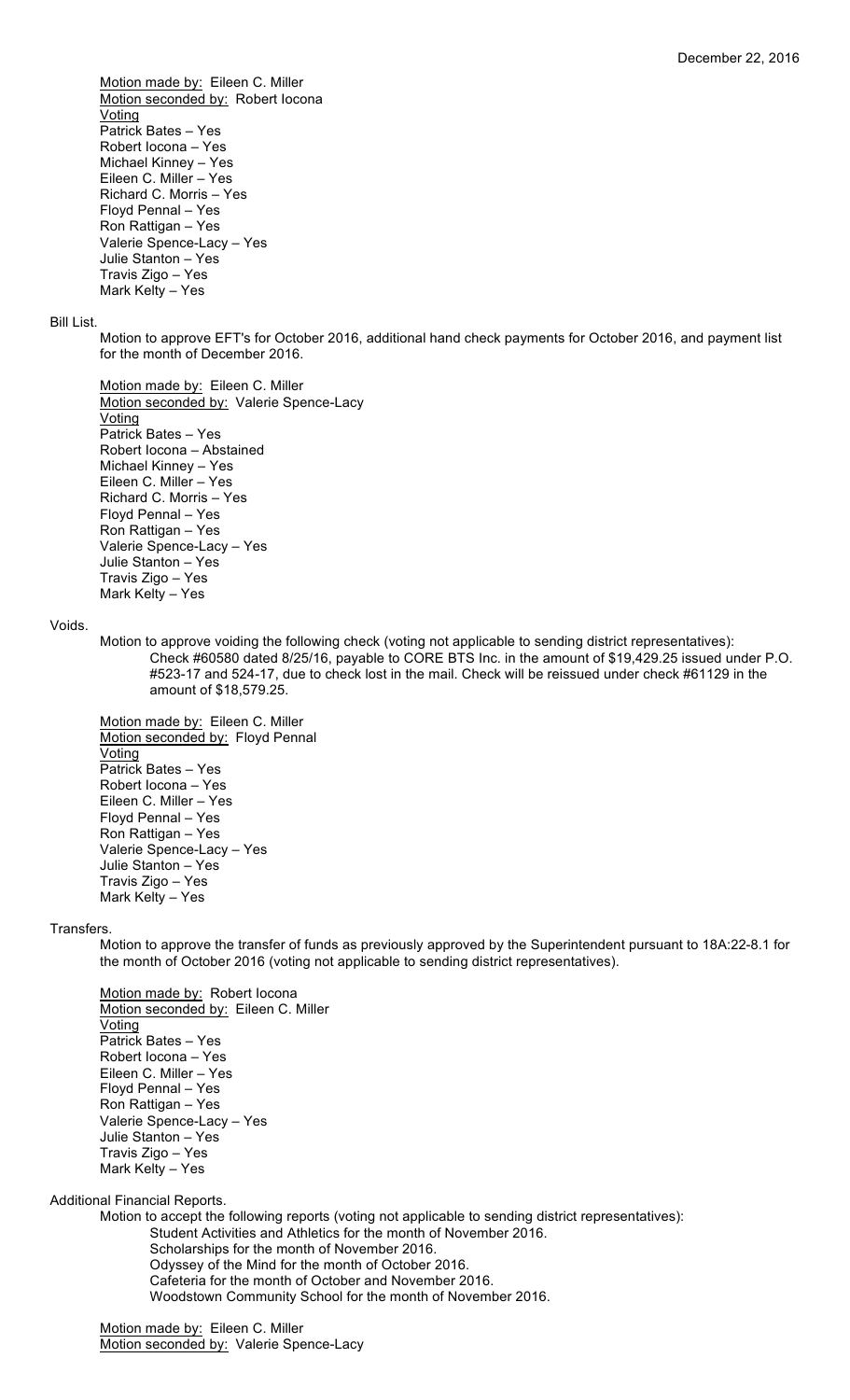Voting Patrick Bates – Yes Robert Iocona – Yes Eileen C. Miller – Yes Floyd Pennal – Yes Ron Rattigan – Yes Valerie Spence-Lacy – Yes Julie Stanton – Yes Travis Zigo – Yes Mark Kelty – Yes

# AUDIENCE PARTICIPATION - None

EDUCATIONAL PROGRAMS COMMITTEE REPORT AND RECOMMENDATIONS -- Mrs. Valerie Spence-Lacy, Chairperson.

Motion to approve the following District and High School items:

High School Field Trips as follows:

01/07/17 to Lenape High School, Medford, Music; K. Gunther 01/09/17 to Salem Courthouse, Salem, Mock Trial; J. Knight 01/12/17 to Rowan University, Glassboro, Music; K. Gunther 01/16/17 to Salem Courthouse, Salem, Mock Trial; J. Knight 01/20/17 to Lenape High School, Medford, Music; K. Gunther 01/27/17 to Eastern Regional High School, Voorhees, Music; K. Gunther 02/02/17 to NJ Law Center, New Brunswick, Mock Trial; J. Knight 02/05/17 to East Brunswick High School, East Brunswick, Music; K. Gunther 02/23-02/25/17 to East Brunswick Hilton, East Brunswick, Music; K. Gunther 02/23/17 to Wyndam Garden Hotel, Trenton, FFA; D. Miller 02/28/17 to NJ Law Center, New Brunswick, Mock Trial; J. Knight

Creation of a new High School club entitled "Yoga Club" for the 2016-2017 school year.

Program of Studies Booklet for the 2017-2018 school year.

Motion made by: Valerie Spence-Lacy Motion seconded by: Eileen C. Miller **Voting** Patrick Bates – Yes Robert Iocona – Yes Michael Kinney – Yes Eileen C. Miller – Yes Richard C. Morris – Yes Floyd Pennal – Yes Ron Rattigan – Yes Valerie Spence-Lacy – Yes Julie Stanton – Yes Travis Zigo – Yes Mark Kelty – Yes

Motion to approve the following District, High School, Middle School, Shoemaker School, and Early Childhood Learning Center items (voting not applicable to sending district representatives):

Approval of the Harassment, Intimidation and Bullying report dated October 18, 2016 through November 7, 2016. (NOTE: This report was acknowledged at the November 2016 meeting and must now be approved.)

Acknowledgement of receipt of the Harassment, Intimidation and Bullying Report dated November 8, 2016 through December 12, 2016, and to provide notification letters as required to the parents/guardians advising that this information has been provided to the Board of Education.

2017-2018 school year Tri-County Conference proposed budget/ticket prices.

Financial Support as permitted by regulation #6145 for All Eastern Chorus in Atlantic City on April 5-8, 2017:

\$250 to High School student (Local ID#11528/NJSMART ID#6374054460) \$250 to High School student (Local ID#11502/NJSMART ID#2193569426)

Approve the following CASE Articulation Agreements:

SUNY Cobleskill from February 2, 2017 through February 2018. Rutgers School of Environmental and Biological Sciences for the 2016-2017 school year.

Senior year completion request for High School student (Local ID#170064/NJSMART #6645675795) in accordance with Policy #5118--Nonresidents.

Home Instruction approval as follows:

Local ID#12426/NJ SMART#9807874895--administrative. Local ID#11772/NJ SMART#9700817401--administrative.

Middle School field trips as follows:

01/12/17 to Rowan University, Glassboro; SJ Chorus; K. Gunther. 02/07/17 to Quinton School, Quinton, Academic League Match; S. Serwan. 03/06/17 to Schalick High School, Bridgeton, Band; J. Ludlam.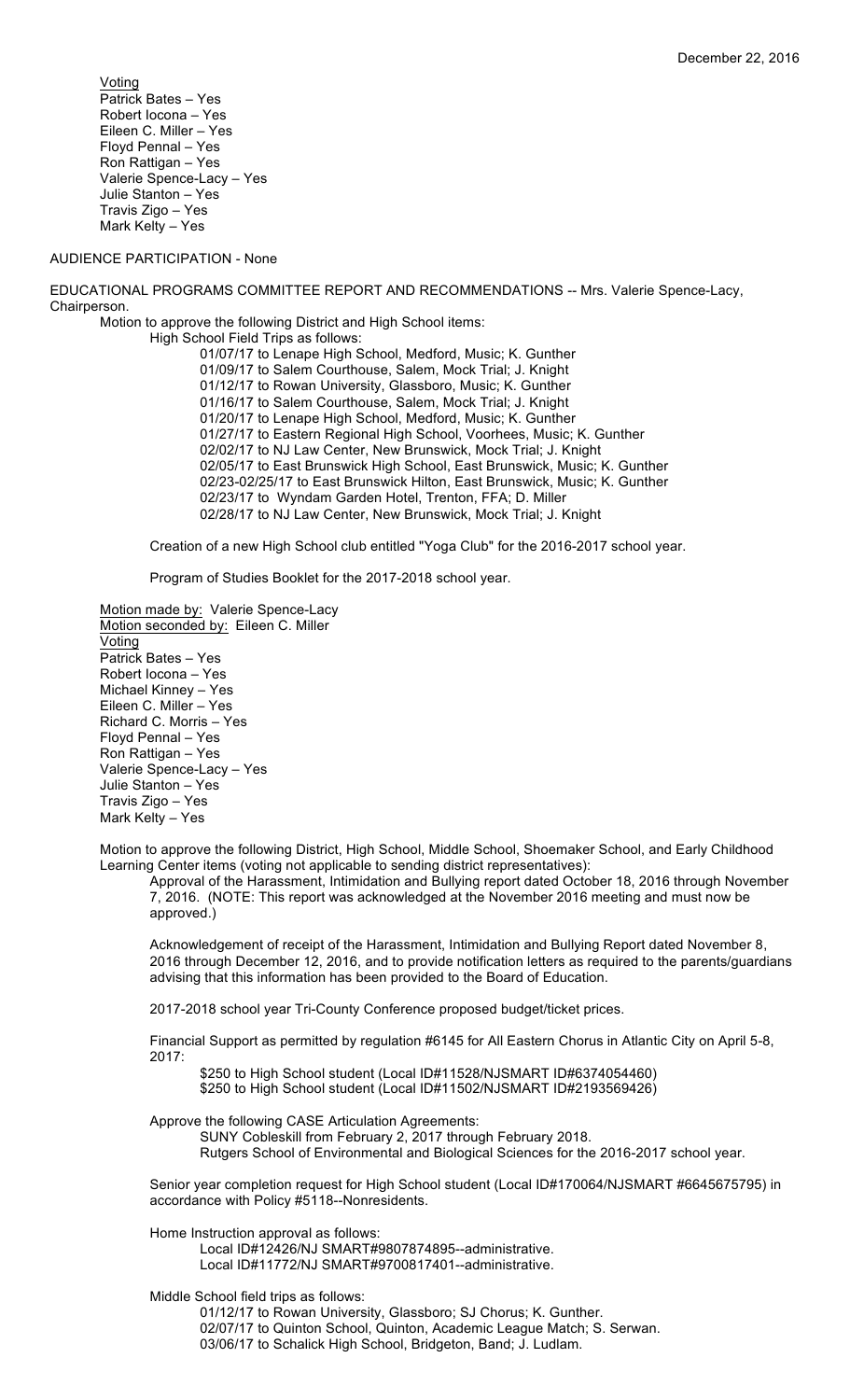03/12/17 to Baltimore, Maryland, Band; J. Ludlam. 03/21/17 to Pittsgrove Middle School, Pittsgrove, Academic League Match; S. Serwan. 05/09/17 to Elsinboro Elementary School, Salem, Academic League Match; S. Serwan.

Mary Shoemaker field trips as follows: 12/20/16 to Friends Village, Woodstown, Grade 5; K. Mullison (change of date)

ECLC field trips as follows:

06/02/17 to Ashland Nature Center, Hockessin, Delaware; Kindergarten classes; C. Carpenter.

Motion made by: Valerie Spence-Lacy Motion seconded by: Eileen C. Miller Voting Patrick Bates – Yes Robert Iocona – Yes Eileen C. Miller – Yes Floyd Pennal – Yes Ron Rattigan – Yes Valerie Spence-Lacy – Yes Julie Stanton – Yes Travis Zigo – Yes Mark Kelty – Yes

Motion to approve the following High School item (voting not applicable to Upper Pittsgrove Township representative):

Home Instruction approval as follows: Local ID#202341/NJ SMART #2866768260--administrative.

Motion made by: Valerie Spence-Lacy Motion seconded by: Eileen C. Miller Voting Patrick Bates – Yes Robert Iocona – Yes Eileen C. Miller – Yes Richard C. Morris – Yes Floyd Pennal – Yes Ron Rattigan – Yes Valerie Spence-Lacy – Yes Julie Stanton – Yes Travis Zigo – Yes Mark Kelty – Yes

PRESENTATION – Annual Audit for Fiscal Year Ended June 30, 2016 - Mr. Samuel Delp of Triantos and Delp CPA's LLC informed the Board of one audit finding. He also informed the Board that he would no longer be providing services to the district and thanked the Board for the many years of business.

POLICY COMMITTEE REPORT AND RECOMMENDATIONS -- Mr. Robert Iocona, Chairperson.

Motion to approve the following policies for first reading (voting not applicable to sending district representatives): Policy #1120--Board of Education Meetings (revised)

Policy #2131--Superintendent (revised) Policy #2240--Research, Evaluation and Planning (revised) Policy #3100--Budget Planning, Preparation and Adoption (revised) Policy #3510--Operation and Maintenance of Plant (revised) Policy #3515--Smoking Prohibition (revised) Policy #3542.1--Local Wellness/Nutrition (revised) Policy #4112.2--Certification (revised) Policy #4112.4/4212.4--Employee Health (revised) Policy #4112.6/4212.6--Personnel Records (revised)

Motion made by: Robert locona Motion seconded by: Floyd Pennal Voting Patrick Bates – Yes Robert Iocona – Yes Eileen C. Miller – Yes Floyd Pennal – Yes Ron Rattigan – Yes Valerie Spence-Lacy – Yes Julie Stanton – Yes Travis Zigo – Yes Mark Kelty – Yes

Motion to adopt the following policies on second reading (voting not applicable to sending district representatives): Policy #2224 -- Nondiscrimination/Affirmative Action. (revised) Policy #4111 -- Recruitment, Selection and Hiring. (revised) Policy #4111.1/4211.1 -- Nondiscrimination/Affirmative Action. (revised) Policy #4113/4213 -- Assignment: Transfer. (revised) Policy #4131/4131.1 -- Staff Development; Inservice Education/Visitations/Conferences. (revised) Policy #4211 -- Recruitment, Selection and Hiring. (revised) Policy #4231/4231.1 -- Staff Development; Inservice Education/Visitations/Conferences. (revised)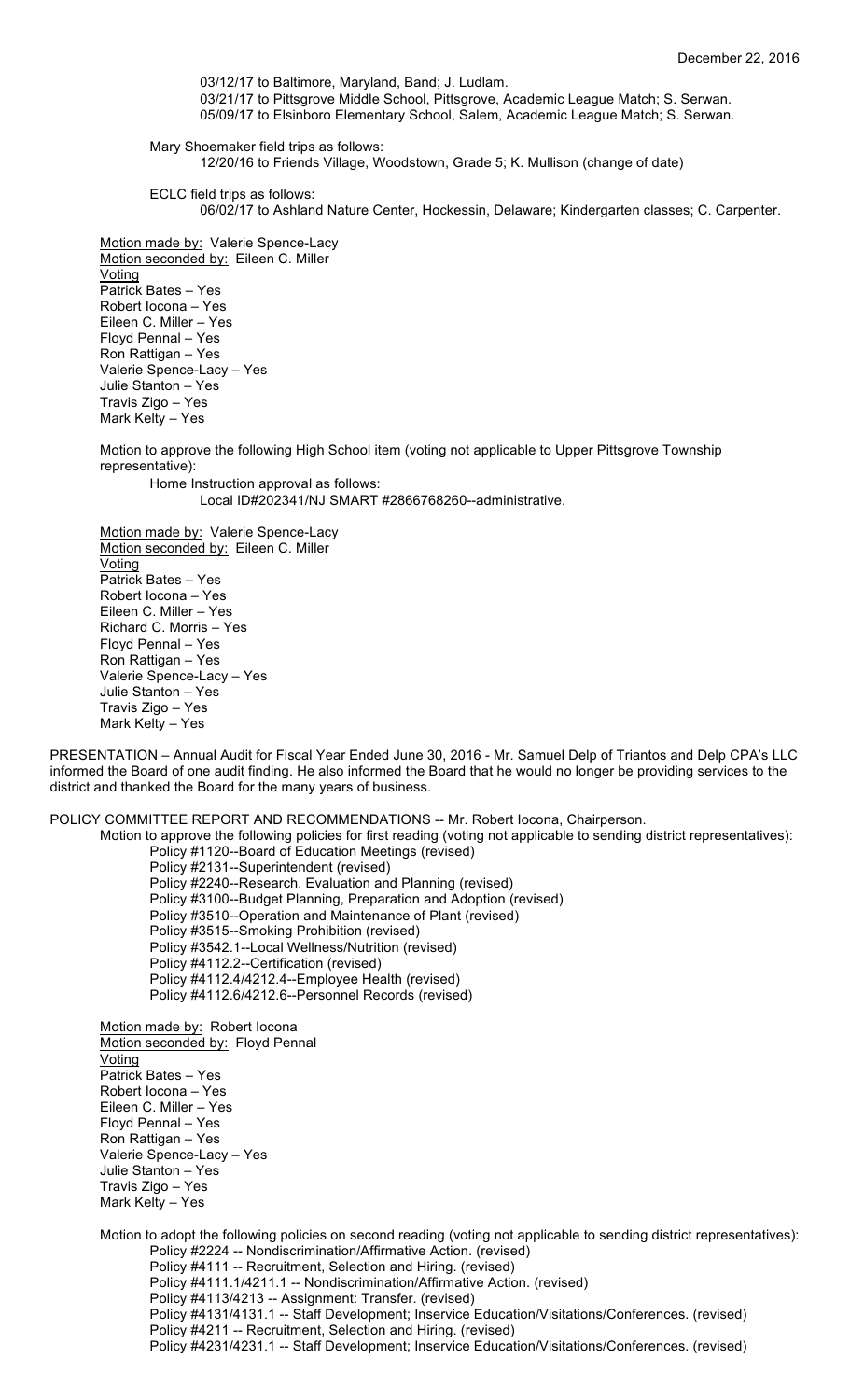Policy #5114 -- Suspension and Expulsion. (revised) Policy #5145.4 -- Equal Educational Opportunity. (revised) Policy #6121 -- Nondiscrimination/Affirmative Action. (revised) Policy #6142.2 -- English as a Second Language; Bilingual Programs. (revised) Policy #6142.12 -- Career and Technical Education. (revised) Policy #6147 -- Standards of Proficiency. (revised) Policy #6164.2 -- Guidance Services. (revised) Policy #6171.1 -- Remedial Instruction. (revised) Policy #6171.2 -- Gifted and Talented. (revised) Policy #6172 -- Alternative Education Programs. (revised)

Motion made by: Robert locona Motion seconded by: Patrick Bates **Voting** Patrick Bates – Yes Robert Iocona – Yes Eileen C. Miller – Yes Floyd Pennal – Yes Ron Rattigan – Yes Valerie Spence-Lacy – Yes Julie Stanton – Yes Travis Zigo – Yes Mark Kelty – Yes

PERSONNEL COMMITTEE REPORT AND RECOMMENDATIONS -- Mrs. Eileen Miller, Chairperson. Motion to approve the following District, High School, Middle School, Shoemaker School, and Early Childhood Learning Center items as recommended by the Superintendent (voting not applicable to sending district representatives):

Acceptance of the following retirement requests with congratulations and regrets: Michael Powers-High School Industrial Arts Teacher effective July 1, 2017. (see page \_\_\_) Alice Trotta - Custodian effective July 1, 2017. (see page \_ Patricia Windstein - Cafeteria Manager/Cook effective July 1, 2017. (see page \_ Thomas McHugh - School Psychologist effective July 1, 2017. (see page \_\_\_)

Acceptance of the resignation of Frank Rizzo, School Business Administrator/Board Secretary effective January 16, 2017 with congratulations and regrets. (see page \_\_\_)

Acceptance of the following resignations:

Salem Singayan - Part-time Custodian effective December 15, 2016. (see page Theresa Conley - Lunchroom Aide effective December 22, 2016. (see page \_\_\_)

Acceptance of resignation of Michael Wichart as Head Girls Track Coach for the 2016-2017 school year. (see page \_\_\_)

Addition of the following to the District Substitute List effective January 3, 2017 through June 30, 2017. Nicholas D'Alessandro -Custodian, pending submission of new hire paperwork. Joanne Havlicek - Clerical Substitute. Rachel Layton - Substitute Nurse. Forest McKie - Clerical Substitute. Marvonna Holmes - Substitute Custodian, pending submission of new hire paperwork.

Extra-Duty appointments as follows: (see page \_\_\_) Shirley Serwan - Title I FOC-ELA Lab Monitor Substitute. Jennifer Sorbello - Mentor for High School Long Term Substitute Dillon Landry

Volunteers for High School, Middle School, Shoemaker School and ECLC for the 2016-2017 school year. (see page \_\_\_)

Compensation to staff members for meeting attendance. (see page \_\_\_)

College requests as follows:

Athletic Training Education Clinical Rotation for Noah MacNiven, a Rowan University student; to be placed with District Athletic Trainer Dan Evans effective January 9, 2017 through May 20, 2017.

Junior Field Experience request for Katie McCarthy, a Rowan University student; to be placed with High School teacher Susan Massara effective March 20, 2017 for eight weeks.

Professional development requests as follows: (see page \_\_\_)

Michelle Williams to attend the partnership for the Delaware Estuary Science & Environmental Summit on January 25, 2017 in Cape May. This is at no cost to the district as Ms. Williams paid for the Summit.

Aleng Phommathep to attend TECHSPO 2017 on January 26, 2017 in Atlantic City.

Susan Massara to attend the "Ultimate Performance Field Hockey Seminar" on February 9-10, 2017 in Atlantic City.

Robyn Veale to attend the "Ultimate Performance Field Hockey Seminar" on February 9-10, 2017 in Atlantic City.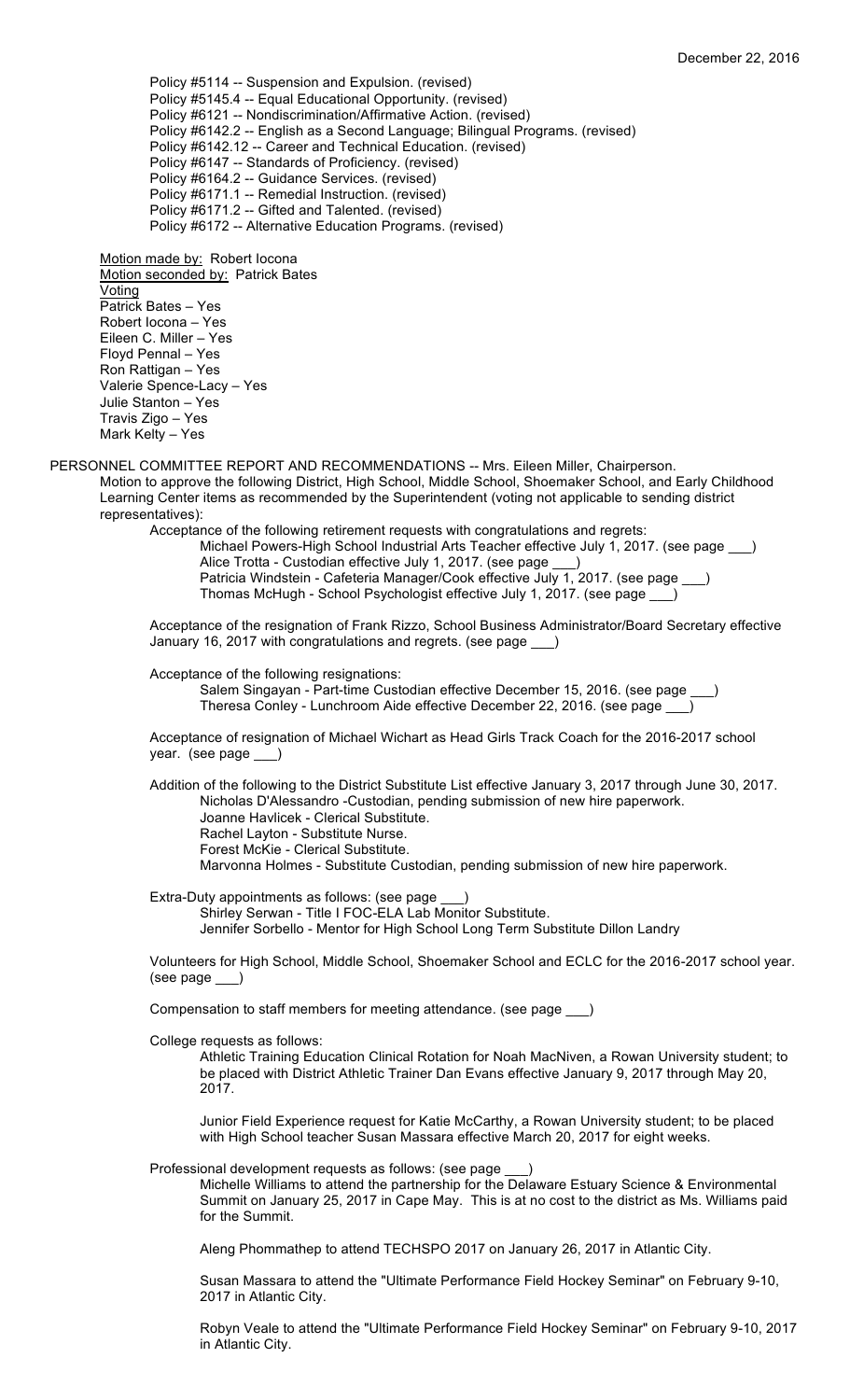Aleng Phommathep to attend the Power School Users Group-NJ Conference on March 6, 2017 in Atlantic City.

Emily DuBois and Stacy Shorter-Carney to attend Power School Users Group-NJ Conference on March 6-8, 2017 in Atlantic City.

Richard Senor to attend the 2017 National Principal's Conference on July 9-11, 2017 in Philadelphia.

Establish the return to work date of Karma Stark, Middle School Special Education Teacher, from her medical leave of absence as November 21, 2016. Note: At the October Meeting the Board approved a leave for Ms. Stark through November 11, 2016 or Doctor's release.

Motion made by: Eileen C. Miller Motion seconded by: Julie Stanton Voting Patrick Bates – Yes Robert Iocona – Yes Eileen C. Miller – Abstained on the district substitute list for the addition of Nicholas D'Alessandro only. Floyd Pennal – Yes Ron Rattigan – Yes Valerie Spence-Lacy – Yes Julie Stanton – Abstained on the volunteers for Mary Shoemaker and Middle School only. Travis Zigo – Yes Mark Kelty – Yes

Motion to approve the following District and High School items as recommended by the Superintendent: Appointment of Joseph O'Brien as 2016-2017 Spring Track Coach.

Appointment of Susan Massara as 2016-2017 advisor of the Yoga Club. This appointment does not have a stipend and is at no cost to the Board.

Addition of the following to the District Substitute List effective January 3, 2017 through June 30, 2017: Steven Frost - Substitute Teacher. Forest McKie - Substitute Teacher and Substitute Paraprofessional. Drew Smick - Substitute Teacher.

Motion made by: Eileen C. Miller Motion seconded by: Julie Stanton **Voting** Patrick Bates – Yes Robert Iocona – Yes Michael Kinney – Yes Eileen C. Miller – Yes Richard C. Morris – Yes Floyd Pennal – Yes Ron Rattigan – Yes Valerie Spence-Lacy – Yes Julie Stanton – Yes Travis Zigo – Yes Mark Kelty – Yes

Motion to approve the following District, High School, Middle School, Shoemaker School, and Early Childhood Learning Center appointments as recommended by the Superintendent (voting not applicable to sending district representatives):

Appointment of Andrew Eubanks as the Interim School Business Administrator/Board Secretary effective January 17, 2017 through September 30, 2017. (see page \_\_\_)

Appointment of Holly Booth as Part-time (50%) One-to-One Paraprofessional at the William Roper Early Childhood Learning Center effective January 3, 2017 through June 30, 2017, at Paraprofessional Step 1(\$19,239), prorated to start date with no other benefits. The Penns Grove-Carney's Point Regional School District is responsible for reimbursement to the Woodstown-Pilesgrove Regional Board of Education for this employee.

Motion made by: Eileen C. Miller Motion seconded by: Julie Stanton Voting Patrick Bates – Yes Robert Iocona – Yes Eileen C. Miller – Yes Floyd Pennal – Yes Ron Rattigan – Yes Valerie Spence-Lacy – Yes Julie Stanton – Yes Travis Zigo – Yes Mark Kelty – Yes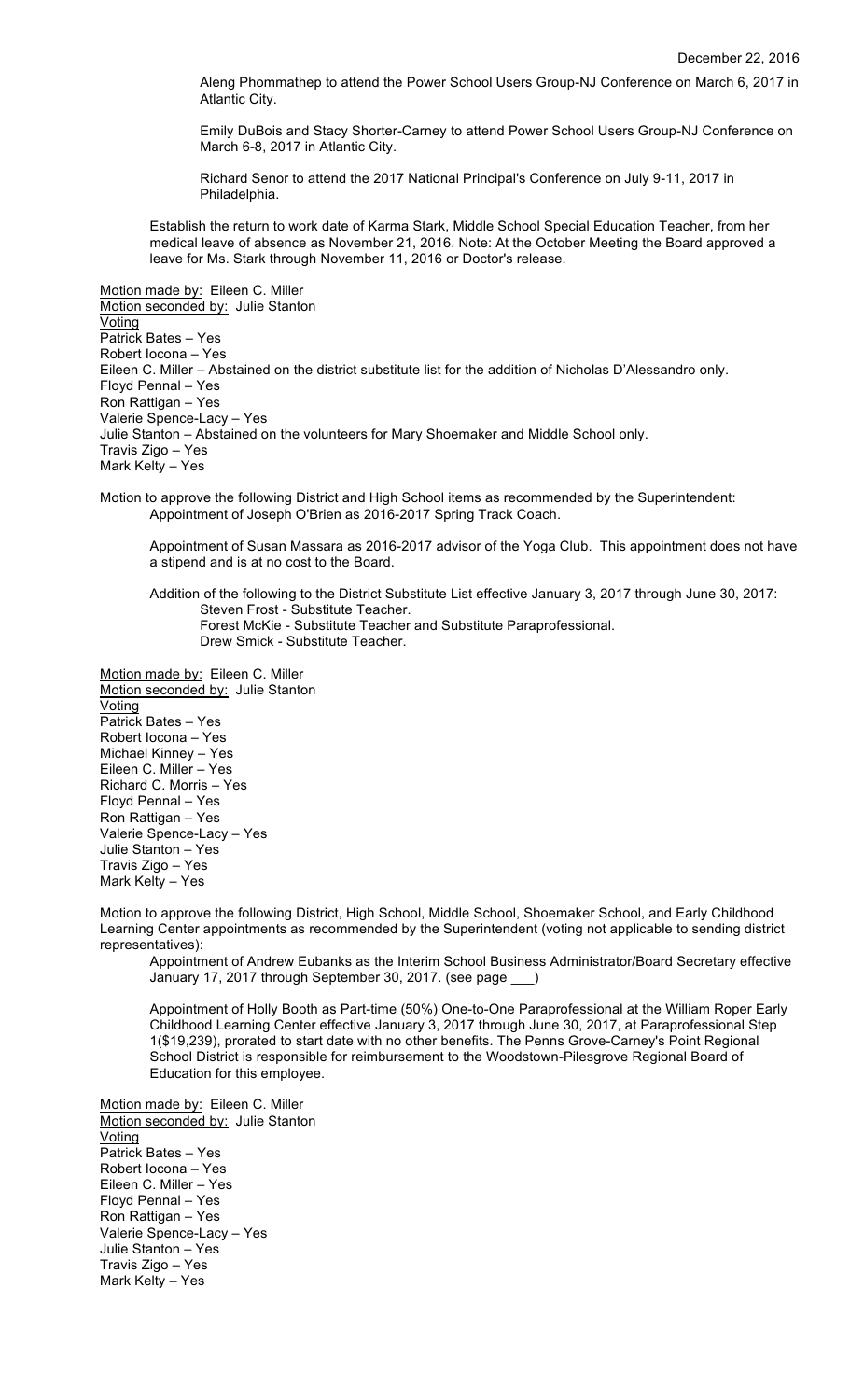FINANCE/FACILITIES/TRANSPORTATION COMMITTEE REPORT AND RECOMMENDATIONS -- Mr. Patrick Bates, Chairperson.

Motion to approve the following District and School-Level items (voting not applicable to sending district representatives):

Reports of the District Fire/Security Drills for the month of November 2016.

The Annual Audit for the Fiscal Year Ended June 30, 2016 as reviewed and discussed, including the Comprehensive Annual Financial Report (CAFR), recommendations, and the Corrective Action Plan. (see page \_\_\_ )

Addition to the previously approved contract with Gloucester County Special Services for the attendance of the following middle school student (NJSmart #4374457425) in the amount of \$29,682.00 effective October 18, 2016 through the remainder of the 2016-2017 school year.

Contract with Salem County Special Services School District for the attendance of high school student (NJSmart #9109473166) in the amount of \$41,721.00 plus a One-on-One Aide in the amount of \$38,438.00 for the 2016-2017 school year.

Contract with Salem County Special Services School District - Regional Day School for the following students for the 2016-2017 school year:

High School Student (NJSmart #2364363980) in the amount of \$40,852.00.

Middle School Student (NJSmart #7182903077 in the amount of \$40,852.00 plus a One-on-One Aide in the amount of \$38,438.00.

Establishment of the David J. Klinke Scholarship.

Addition of Colonial Life to the approved 403B/Disability Insurance vendor list.

Gloucester County Special Services School District 2016-2017 EMC Software License Agreement.

Motion made by: Patrick Bates Motion seconded by: Robert locona Voting Patrick Bates – Yes Robert Iocona – Yes Eileen C. Miller – Yes Floyd Pennal – Yes Ron Rattigan – Yes Valerie Spence-Lacy – Yes Julie Stanton – Yes Travis Zigo – Yes Mark Kelty – Yes

### RECESS INTO EXECUTIVE SESSION I

The Open Public Meetings Act allows the Board to enter into executive session for confidential matters (N.J.S.A. 10:4- 12b). Matters discussed in executive session will remain confidential until such time as the need for confidentiality no longer exists.

Motion that the Board of Education enter into executive session, by resolution, to discuss personnel. It is expected that the executive session will last approximately 60 minutes. The Board will reconvene in open public session immediately following. Formal action may or may not be taken as a result of the executive session. (7:45 p.m.)

Motion made by: Floyd Pennal Motion seconded by: Ron Rattigan Voting Patrick Bates – Yes Robert Iocona – Yes Michael Kinney – Yes Eileen C. Miller – Yes Richard C. Morris – Yes Floyd Pennal – Yes Ron Rattigan – Yes Valerie Spence-Lacy – Yes Julie Stanton – Yes Travis Zigo – Yes Mark Kelty – Yes

RESUMPTION OF PUBLIC PORTION OF THE MEETING

Motion to resume the public portion of the meeting at 9:03 p.m.

Motion made by: Floyd Pennal Motion seconded by: Michael Kinney **Voting** Patrick Bates – Yes Robert Iocona – Yes Michael Kinney – Yes Eileen C. Miller – Yes Richard C. Morris – Yes Floyd Pennal – Yes Ron Rattigan – Yes